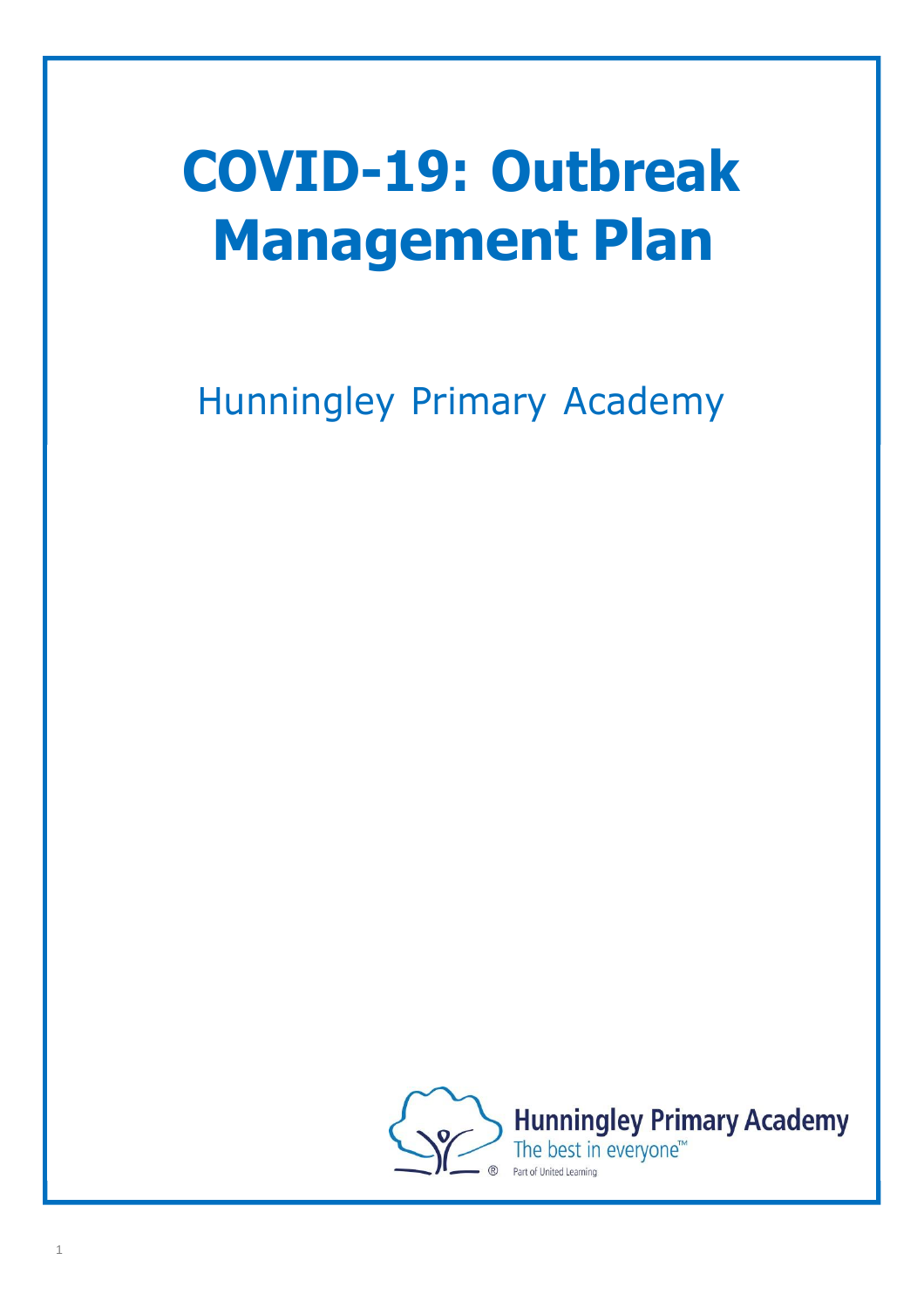| <b>Approved by:</b>        | Catherine Horton-<br>Hale & Tanya<br><b>Hughes</b> | Date: 25th August 2021 |
|----------------------------|----------------------------------------------------|------------------------|
| <b>Last reviewed on:</b>   | 3rd December 2021                                  |                        |
| <b>Next review due by:</b> | 25th April 2022                                    |                        |

## **1. Introduction**

This plan is based on the [contingency](https://www.gov.uk/government/publications/coronavirus-covid-19-local-restrictions-in-education-and-childcare-settings) framework for managing local outbreaks of COVID-19 and the schools [operational](https://www.gov.uk/government/publications/actions-for-schools-during-the-coronavirus-outbreak) guidance, provided by the Department for Education (DfE).

It's aim is to ensure the continuation of high quality teaching learning, in the event of positive cases of Covid-19 in our school, locally and nationally.

We will only implement some, or all, of the measures in this plan in response to recommendations provided by our local authority (LA), directors of Public Health (DsPH), Public Health England (PHE) Health Protection Team or the national government.

It may be necessary to implement these measures in the following circumstances, for example:

- To help manage a COVID-19 outbreak within the school. Actions will be considered when either of the following thresholds are met:
	- There are 5 positive cases amongst pupils or staff who are likely to have mixed closely within a 10-day period
- 10% of pupils or staff who are likely to have mixed closely test positive within a 10-day period
- If COVID-19 infection rates in the community are extremely high, and other measures have failed to reduce transmission
- As part of a package of measures responding to a 'variant of concern' (VoC)
- > To prevent unsustainable pressure on the NHS

## **2. Seeking public health advice**

When one of the thresholds above is met, we will review the testing, hygiene and ventilation measures already in place in our risk assessment.

We will also seek public health advice from a director of public health or health protection team. Catherine Horton-Hale will be responsible for seeking this advice, and will do so by telephoning the DfE helpline (0800 046 8687).

## **3. Shielding**

We will adhere to national guidance on the reintroduction of shielding, which would apply to those on the [shielded](https://digital.nhs.uk/coronavirus/shielded-patient-list) patient list (SPL).

We will speak to individuals required to shield about additional protective measures in school or arrangements for home working or learning.

#### **4. Other measures**

Parents, carers, pupils and staff will be informed promptly about the introduction of control measures. This will be done via email, letters sent home with pupils or telephone calls once a decision has been made.

If recommended, we will limit: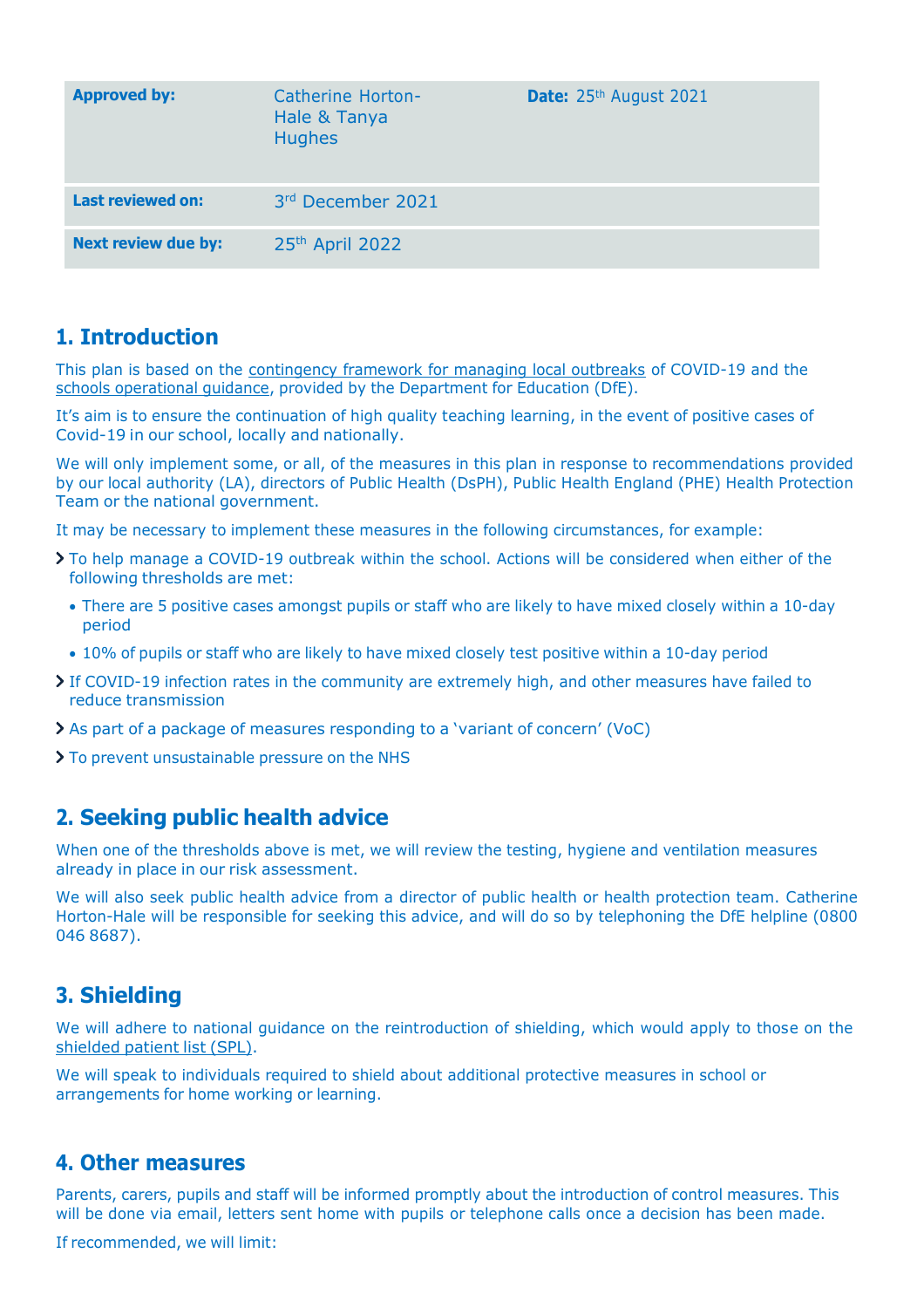- Residential educational visits
- > Open days
- > Transition or taster days
- > Parents and visitors coming into school
- > Live performances
- If recommended, we will (re)introduce:
- > Bubbles, to reduce mixing between groups
- Face coverings in communal areas for staff and visitors (unless exempt)
- A greater stagger to the start and end of the school day.

# **5. Attendance restrictions**

Attendance restrictions will only be recommended as a last resort. If recommended, we will implement the measures in this section.

#### **5.1 Eligibility to remain in school**

If restrictions are recommended, we will stay open for:

- Vulnerable pupils
- Children of critical workers

#### **5.2 Education and support for pupils at home**

All other pupils will be required to stay at home and will receive remote education.

We will aim to deliver remote education that meets the same quality and quantity of education that pupils would receive in school, as outlined in our Continuity of Learning Plan [\(https://hunningley.org.uk/Portals/0/Documents/pdf/Continuity\\_of\\_Learning\\_3.pdf\)](https://hunningley.org.uk/Portals/0/Documents/pdf/Continuity_of_Learning_3.pdf).

The school will continue to provide meals or lunch parcels for pupils eligible for benefits-related free school meals while they are not attending school because of COVID-19 isolation guidelines.

These will be available for parents and carers to collect from the school office or delivered if collection is not possible.

#### **5.3 Wraparound care**

We will limit access to before and after-school activities and wraparound care to those that need it most. The children of critical / key workers and those deemed to be vulnerable will be prioritised first.

We will communicate who will be eligible to attend once the restrictions are confirmed.

#### **5.4 Safeguarding**

We will review our child protection policy to make sure it reflects the local restrictions and remains effective.

We will aim to have a trained DSL or deputy DSL on site wherever possible.

If our DSL (or deputy) can't be on site, they can be contacted remotely by telephoning the school office on 01226 284867 or emailing Mrs Howard on [s.howard@hunningley.org.](mailto:s.howard@hunningley.org)

On occasions where there is no DSL or deputy on site, a senior leader will take responsibility for co-ordinating safeguarding on site.

#### When vulnerable pupils are absent, we will:

- Speak to parents/carers and, where applicable, social workers and the local authority, to work out the reason for absence
- Encourage attendance